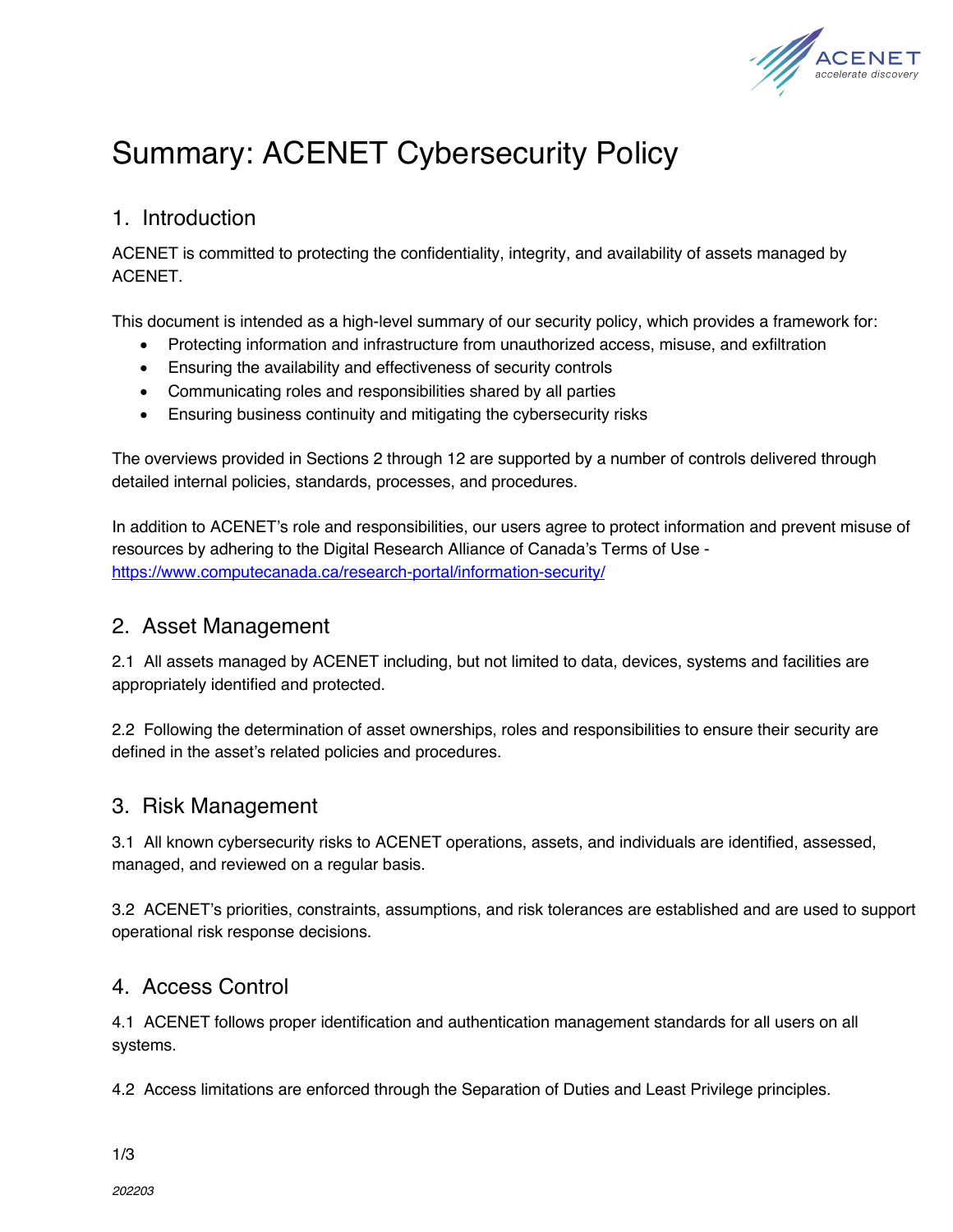

# 5. Awareness & Training

5.1 ACENET's cybersecurity team is developing and implementing a security awareness program to ensure that all ACENET employees and system users are attentive to the importance of information security.

5.2 All cybersecurity team members subscribe to authoritative security mailing lists and alert notification services to maintain the awareness of cybersecurity industry alerts.

## 6. Data Security

6.1 ACENET data is managed in accordance with its internal security policies to protect the confidentiality, integrity, and availability of information.

6.2 Client data is managed according to ACENET's Data Policies and/or user agreements.

#### 7. Configuration Management

7.1 System configuration management is consistent with industry-accepted system-hardening standards.

7.2 Changes to systems are tested, validated, and documented prior to their implementation.

#### 8. Operations Management

8.1 The ACENET cybersecurity team conducts regular reviews to confirm operators and users are adhering to security policies and procedures.

8.2 Appropriate audits, vulnerability scans and continuous monitoring activities are implemented to ensure security vulnerabilities are assessed and patches are up to date.

#### 9. Incident Management

9.1 Security incidents are identified, reported, handled, documented and monitored in a timely manner according to an established incident response procedure.

9.2 Post-incident analyses and reports are prepared following critical cybersecurity incidents. Legal or contractual advice may be included, if applicable.

## 10. Business Continuity Management

10.1 A business continuity plan is in place to minimize the impact of cybersecurity events on assets managed by ACENET. It is reviewed regularly.

10.2 Recovery processes and procedures are maintained and executed to ensure timely restoration of assets managed by ACENET and services affected by cybersecurity events.